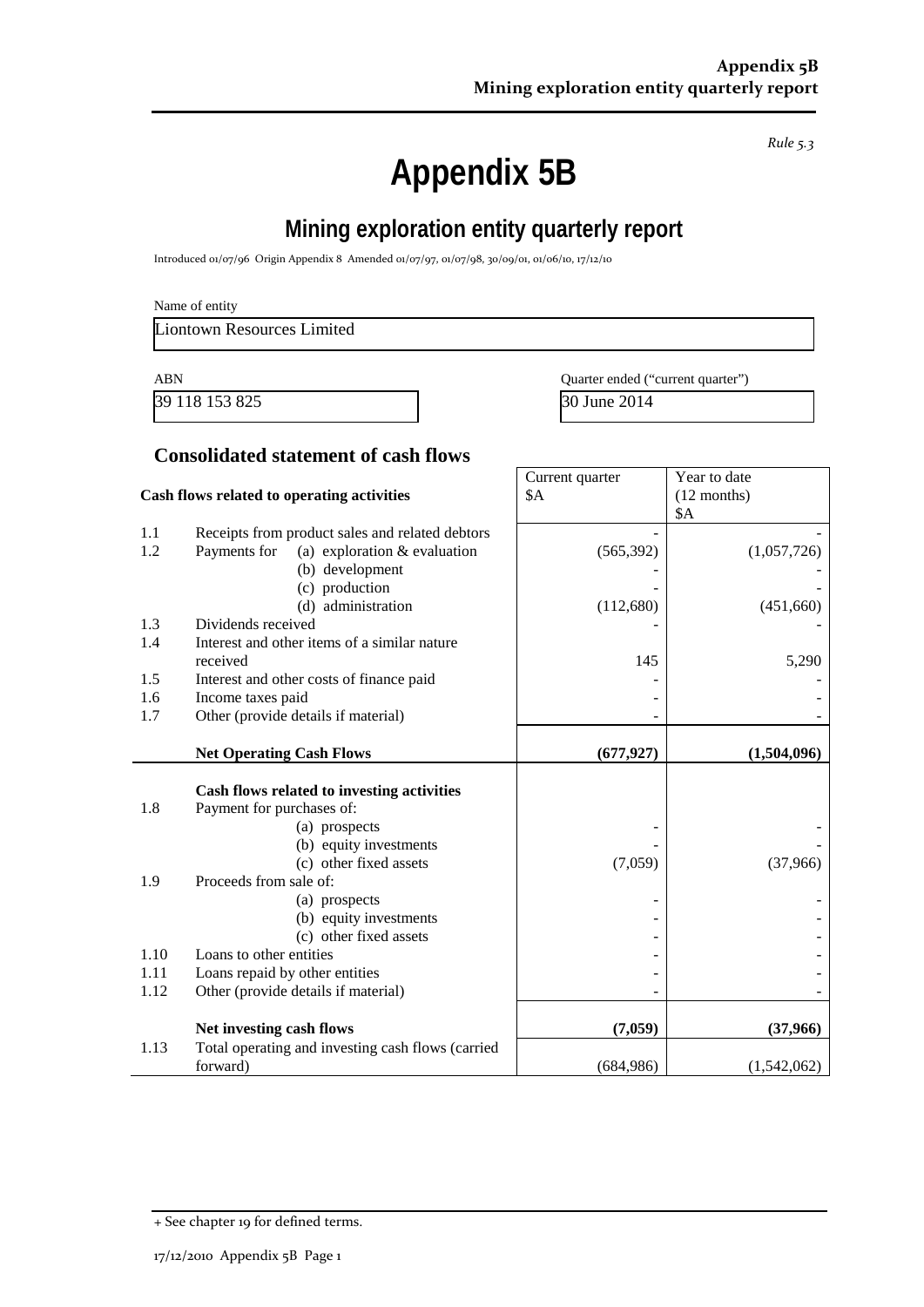| 1.13 | Total operating and investing cash flows      |            |             |
|------|-----------------------------------------------|------------|-------------|
|      | (brought forward)                             | (684, 986) | (1,542,062) |
|      |                                               |            |             |
|      | Cash flows related to financing activities    |            |             |
| 1.14 | Proceeds from issues of shares, options, etc. | 1,380,139  | 1,378,406   |
| 1.15 | Proceeds from sale of forfeited shares        |            |             |
| 1.16 | Proceeds from borrowings                      |            |             |
| 1.17 | Repayment of borrowings                       | -          |             |
| 1.18 | Dividends paid                                | -          |             |
| 1.19 | Other (provide details if material)           |            |             |
|      |                                               |            |             |
|      | Net financing cash flows                      | 1,380,139  | 1,378,406   |
|      |                                               |            |             |
|      | Net increase (decrease) in cash held          | 695,153    | (163, 656)  |
| 1.20 | Cash at beginning of quarter/year to date     | 350,159    | 1,203,544   |
| 1.21 | Exchange rate adjustments to item 1.20        | (68, 577)  | (63, 153)   |
| 1.22 | Cash at end of quarter                        | 976,735    | 976,735     |

## **Payments to directors of the entity and associates of the directors Payments to related entities of the entity and associates of the related entities**

|      |                                                                  | Current quarter<br>\$A |
|------|------------------------------------------------------------------|------------------------|
| 1.23 | Aggregate amount of payments to the parties included in item 1.2 | 86,026                 |
| 1.24 | Aggregate amount of loans to the parties included in item 1.10   | Nil                    |

#### 1.25 Explanation necessary for an understanding of the transactions

Item 1.2(a) includes initial fees for the Ibaga option agreements of \$152,497.

Item 1.23 consists of salary and superannuation paid to the Managing Director (\$57,223), nonexecutive director fees and superannuation (\$1,803) and service charges paid to Chalice Gold Mines Ltd (a director related entity) for the provision of corporate services, office rent and technical personnel (\$27,000).

Apart from compulsory superannuation contributions, current non-executive directors did not receive directors' fees during the quarter.

#### **Non-cash financing and investing activities**

2.1 Details of financing and investing transactions which have had a material effect on consolidated assets and liabilities but did not involve cash flows

#### Nil

2.2 Details of outlays made by other entities to establish or increase their share in projects in which the reporting entity has an interest

Nil

<sup>+</sup> See chapter 19 for defined terms.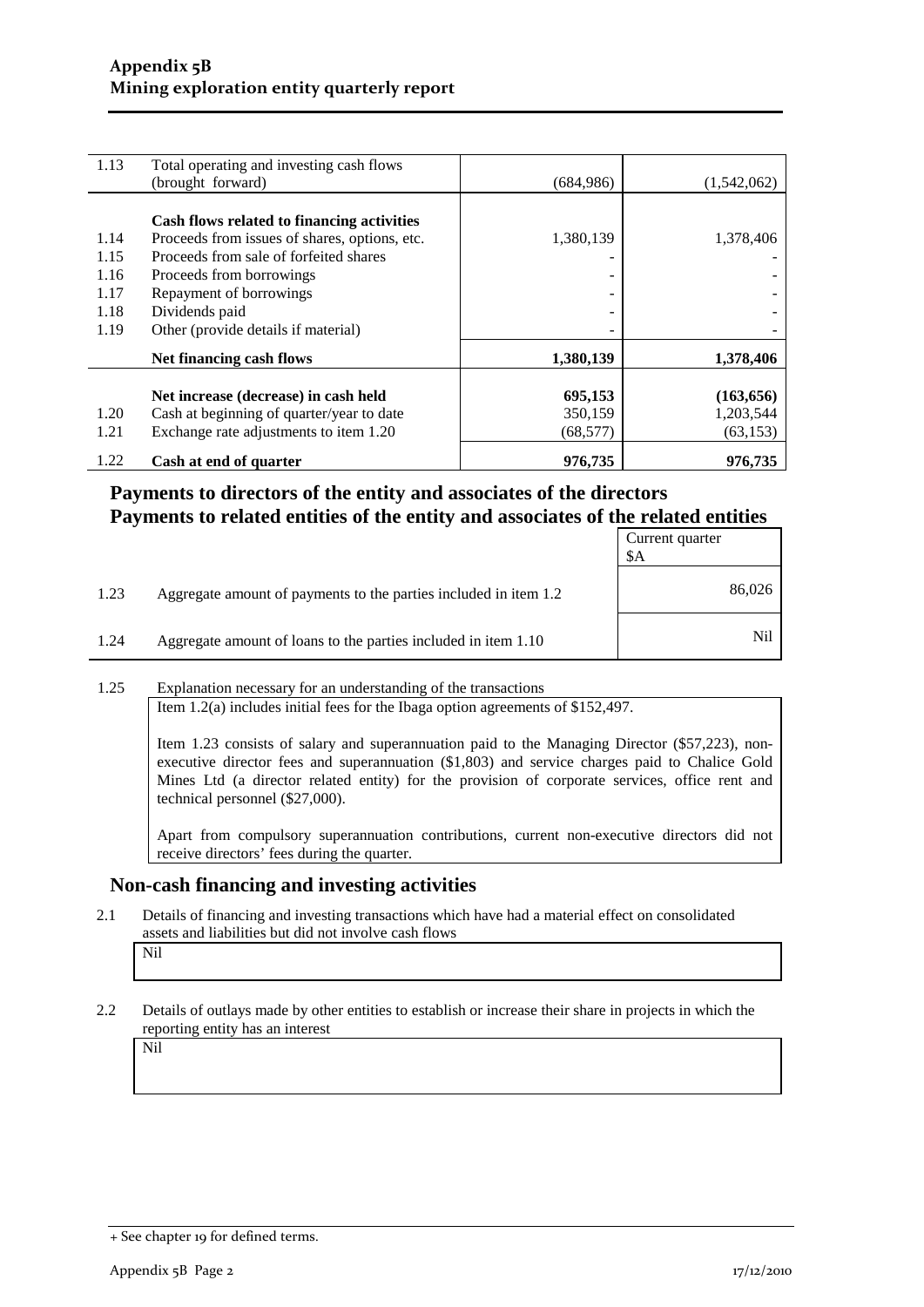## **Financing facilities available**

*Add notes as necessary for an understanding of the position.*

|     |                             | Amount available<br>\$A | Amount used<br>\$A |
|-----|-----------------------------|-------------------------|--------------------|
| 3.1 | Loan facilities             | Nil                     | Nil                |
| 3.2 | Credit standby arrangements | N <sub>il</sub>         | N <sub>il</sub>    |

## **Estimated cash outflows for next quarter**

|     | $\overline{\phantom{a}}$   | \$A                      |
|-----|----------------------------|--------------------------|
| 4.1 | Exploration and evaluation | 480,000                  |
|     |                            |                          |
| 4.2 | Development                | $\overline{\phantom{a}}$ |
|     |                            |                          |
| 4.3 | Production                 | $\overline{\phantom{a}}$ |
|     |                            |                          |
| 4.4 | Administration             | 100,000                  |
|     |                            |                          |
|     |                            | 580,000                  |
|     | <b>Total</b>               |                          |

# **Reconciliation of cash**

| Reconciliation of cash at the end of the quarter (as<br>shown in the consolidated statement of cash flows) to<br>the related items in the accounts is as follows. |                         | Current quarter<br>\$A | Previous quarter<br>\$A |
|-------------------------------------------------------------------------------------------------------------------------------------------------------------------|-------------------------|------------------------|-------------------------|
| Cash on hand and at bank<br>5.1                                                                                                                                   |                         | 476,735                | 350,159                 |
| 5.2                                                                                                                                                               | Deposits at call        | 500,000                |                         |
| 5.3                                                                                                                                                               | Bank overdraft          |                        |                         |
| 5.4                                                                                                                                                               | Other (provide details) |                        |                         |
| <b>Total: cash at end of quarter</b> (item 1.22)                                                                                                                  |                         | 976,735                | 350,159                 |

#### **Changes in interests in mining tenements**

|     |                                                                     | Tenement reference | Nature of interest<br>(note (2)) | Interest<br>at<br>beginni<br>ng of<br>quarter | Interest<br>at end of<br>quarter |
|-----|---------------------------------------------------------------------|--------------------|----------------------------------|-----------------------------------------------|----------------------------------|
| 6.1 | Interests in mining<br>tenements relinquished,<br>reduced or lapsed | N/A                |                                  |                                               |                                  |

<sup>+</sup> See chapter 19 for defined terms.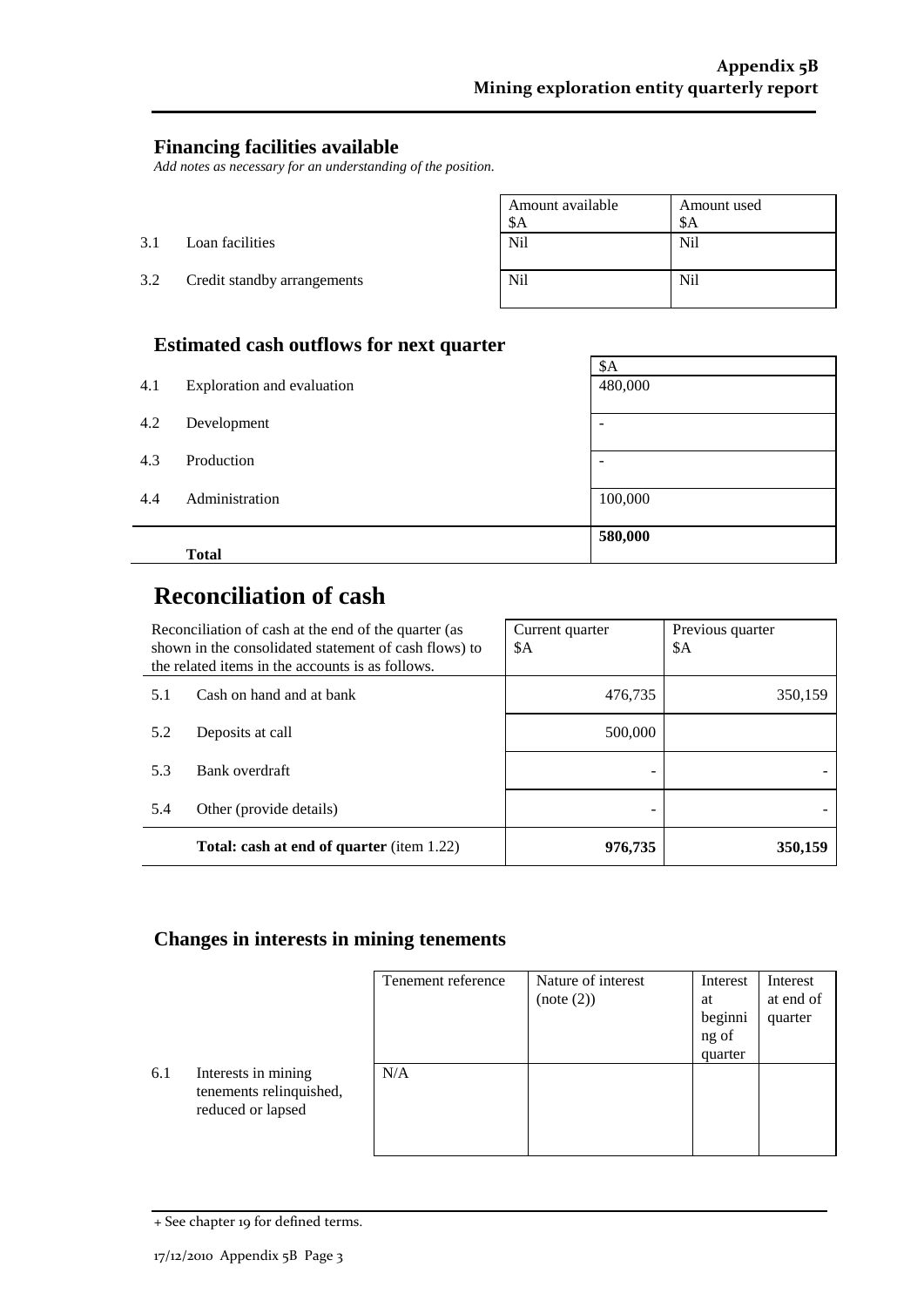| 6.2 | Interests in mining   | <b>Jubilee Reef</b> |                         |       |           |
|-----|-----------------------|---------------------|-------------------------|-------|-----------|
|     | tenements acquired or | PL 9797/2014        | Granted                 | $0\%$ | 100%      |
|     | increased             | HQ-P26475           | Granted                 | $0\%$ | 100%      |
|     |                       | Ibaga -             |                         |       |           |
|     |                       | PML002041CZ to      | The interest in Ibaga   | 0%    | $0\%$ -   |
|     |                       | <b>PML002050CZ</b>  | and Ibaga North are     |       | option to |
|     |                       | <b>Ibaga North-</b> | independent of each     |       | acquire   |
|     |                       | PML002247CZ to      | other<br>and<br>come    |       | 100%      |
|     |                       | <b>PML002260CZ</b>  | through an agreement    |       |           |
|     |                       |                     | it has with a Tanzanian |       |           |
|     |                       |                     | incorporated entity.    |       |           |

#### **Issued and quoted securities at end of current quarter**

*Description includes rate of interest and any redemption or conversion rights together with prices and dates.*

|       |                                                                               | Total number  | Number quoted | Issue price per<br>security (see note<br>$3)$ (cents) | Amount paid up per<br>security (see note 3)<br>(cents) |
|-------|-------------------------------------------------------------------------------|---------------|---------------|-------------------------------------------------------|--------------------------------------------------------|
| 7.1   | <b>Preference</b><br><sup>+</sup> securities<br>(description)                 |               |               |                                                       |                                                        |
| 7.2   | Changes during<br>quarter<br>(a) Increases                                    | Nil           | Nil           | N/A                                                   | N/A                                                    |
|       | through issues                                                                |               |               |                                                       |                                                        |
|       | (b) Decreases<br>through returns<br>of capital, buy-<br>backs,<br>redemptions | Nil           | Nil           | $\rm N/A$                                             | $\rm N/A$                                              |
| 7.3   | +Ordinary<br>securities                                                       | 446, 161, 370 | 446,161,370   | N/A                                                   | N/A                                                    |
| 7.4   | Changes during<br>quarter<br>(a) Increases<br>through issues                  | 50,010,000    | 50,010,000    | 0.03<br>N/A                                           | \$1,500,300                                            |
|       | (b) Decreases<br>through returns<br>of capital, buy-<br>backs                 | Nil           | Nil           |                                                       | N/A                                                    |
| $7.5$ | +Convertible<br>debt securities<br>(description)                              |               |               |                                                       |                                                        |
| 7.6   | Changes during<br>quarter                                                     |               |               |                                                       |                                                        |
|       | (a) Increases<br>through issues                                               | Nil           | Nil           | N/A                                                   | N/A                                                    |
|       | (b) Decreases<br>through<br>securities<br>matured,<br>converted               | Nil           | Nil           | $\rm N/A$                                             | $\rm N/A$                                              |
| 7.7   | Options<br>(description and<br>conversion<br>factor)                          |               |               |                                                       |                                                        |

<sup>+</sup> See chapter 19 for defined terms.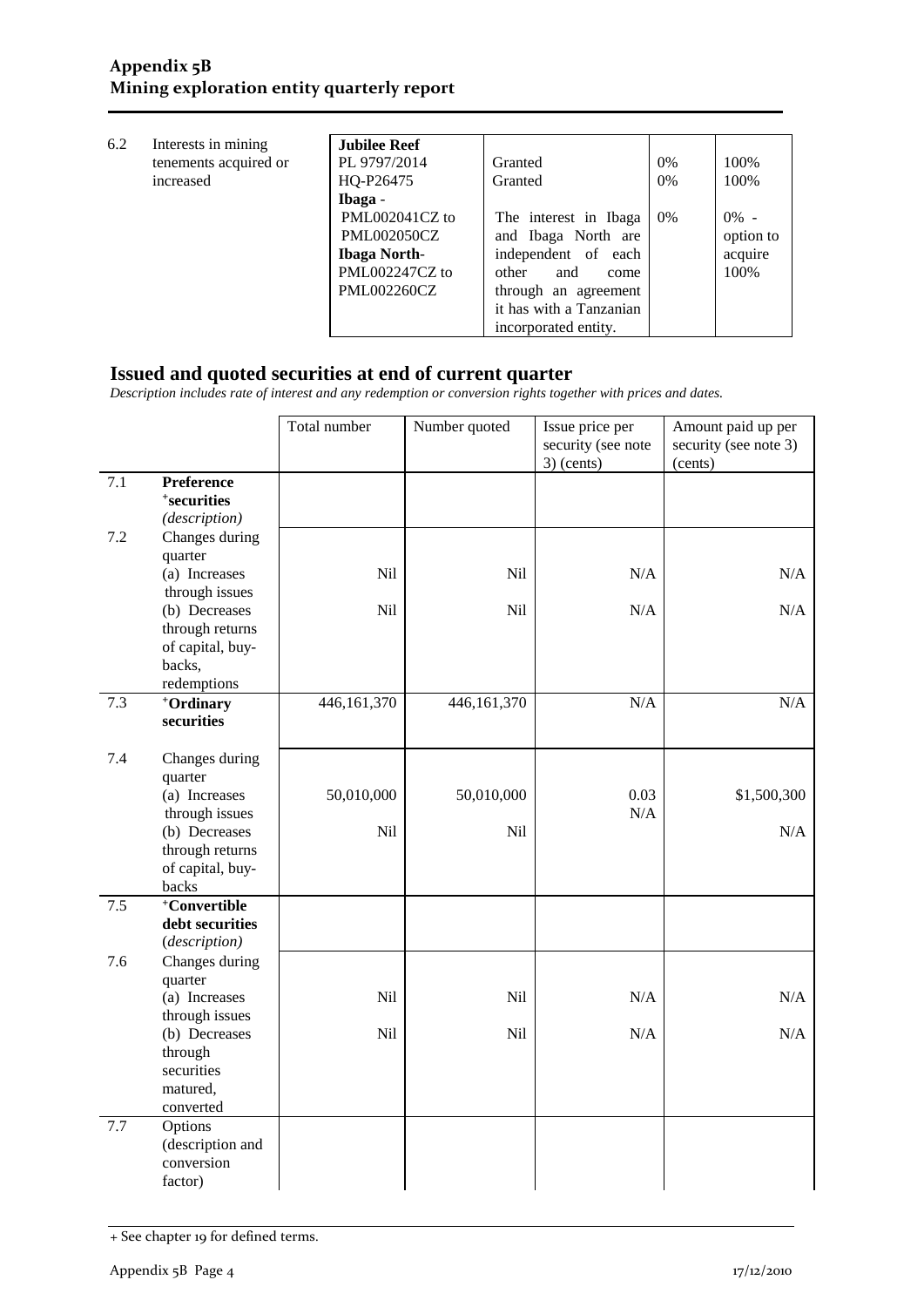|      | <b>Listed options</b>   |            |                 | Exercise price | Expiry date       |
|------|-------------------------|------------|-----------------|----------------|-------------------|
|      |                         | 32,649,048 | N <sub>il</sub> | \$0.05         | 27 September 2015 |
|      | <b>Unlisted options</b> |            |                 |                |                   |
|      |                         |            |                 | Exercise price | Expiry date       |
|      |                         | 2,000,000  | Nil             | \$0.01727      | 30 November 2016  |
|      |                         | 2,000,000  | Nil             | \$0.02302      | 30 November 2016  |
|      |                         | 1,850,000  | Nil             | \$0.05000      | 30 June 2017      |
| 7.8  | Issued during           |            |                 |                |                   |
|      | quarter                 | 1,850,000  | N <sub>il</sub> | \$0.05         | 30 June 2017      |
| 7.9  | Exercised during        |            |                 |                |                   |
|      | quarter                 | Nil        | Nil             | N/A            | N/A               |
| 7.10 | Expired during          |            |                 |                |                   |
|      | quarter                 | Nil        | Nil             |                |                   |
| 7.11 | <b>Debentures</b>       |            |                 |                |                   |
|      | <i>(totals only)</i>    | Nil        | Nil             |                |                   |
| 7.12 | <b>Unsecured</b>        |            |                 |                |                   |
|      | notes (totals           |            |                 |                |                   |
|      | <i>only</i> )           |            |                 |                |                   |
|      |                         | <b>Nil</b> | Nil             |                |                   |

# **Compliance statement**

- 1 This statement has been prepared under accounting policies which comply with accounting standards as defined in the Corporations Act or other standards acceptable to ASX (see note 5).
- 2 This statement does give a true and fair view of the matters disclosed.

Sign here:  $0 \times 10^9$  Date: 30 July 2014

(Joint company secretary)

Print name: Leanne Stevens

## **Notes**

- 1 The quarterly report provides a basis for informing the market how the entity's activities have been financed for the past quarter and the effect on its cash position. An entity wanting to disclose additional information is encouraged to do so, in a note or notes attached to this report.
- 2 The "Nature of interest" (items 6.1 and 6.2) includes options in respect of interests in mining tenements acquired, exercised or lapsed during the reporting period. If the entity is involved in a joint venture agreement and there are conditions precedent which will change its percentage interest in a mining tenement, it should disclose the change of percentage interest and conditions precedent in the list required for items 6.1 and 6.2.

<sup>+</sup> See chapter 19 for defined terms.